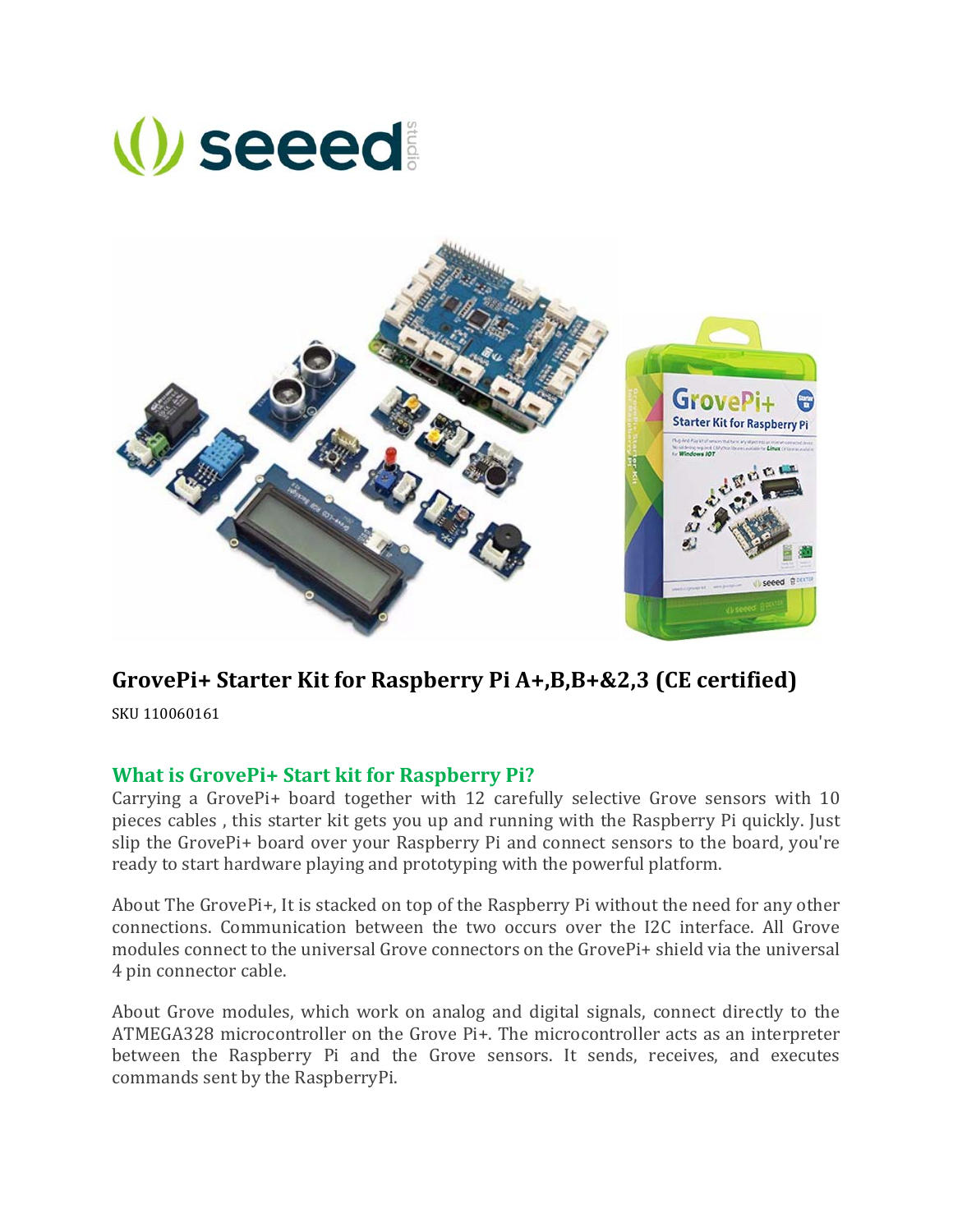The GrovePi+ is compatible with Raspberry Pi  $A+, B, B+/2, 3$ .

Note: The Raspberry Pi board is not included.

The new GrovePi+ is CE certified and compatible with Linux and Win 10 IoT.

Technical Details

| <b>Dimensions</b>           | 180mm x 120mm x 45mm |
|-----------------------------|----------------------|
| Weight                      | G.W 323g             |
| Battery                     | Exclude              |
| Part List                   |                      |
| Grove Pi+                   | $\mathbf 1$          |
| Grove - Rotary Angle Sensor | $\mathbf{1}$         |
| Grove - Sound Sensor        | $\mathbf{1}$         |
| Grove - LCD RGB Backlight   | $\mathbf{1}$         |
| Grove - Temp&Humi Sensor    | $\mathbf{1}$         |
| Grove - Red LED             | $\mathbf 1$          |
| Grove - Light Sensor        | $\mathbf 1$          |
| Grove - Buzzer              | $\mathbf{1}$         |
| Grove - Relay               | $\mathbf{1}$         |